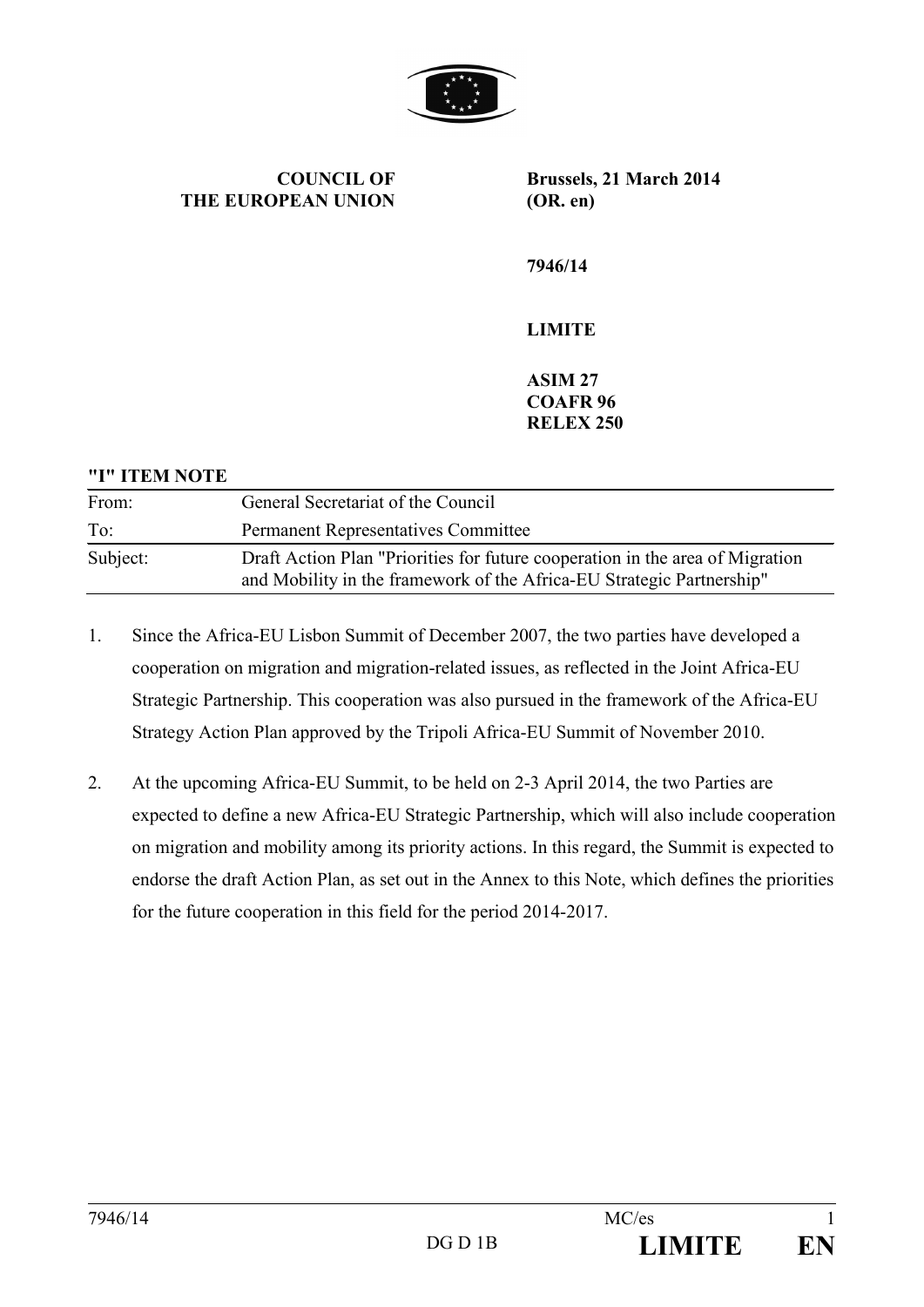- 3. In order to jointly consider this issue, an Africa-EU Senior Official meeting (SOM) was organised in Brussels on 27-28 November 2013. As a follow-up to the SOM, a draft Action Plan was prepared, which was considered by the Africa-EU core-group at its meeting in Brussels on 10 February 2014.
- 4. At EU level, the text of the draft Action Plan was considered by the High-Level Group on Asylum and Migration ("the Group") at its meetings on 31 January and 24-25 February 2014. The Group reached agreement on the text of the draft Action Plan as set out in the Annex to this Note.
- 5. Given the very tight deadline and the absence of a Council meeting ahead of the Africa-EU Summit, the Committee of Permanent Representatives is invited to confirm the agreement reached by the Group.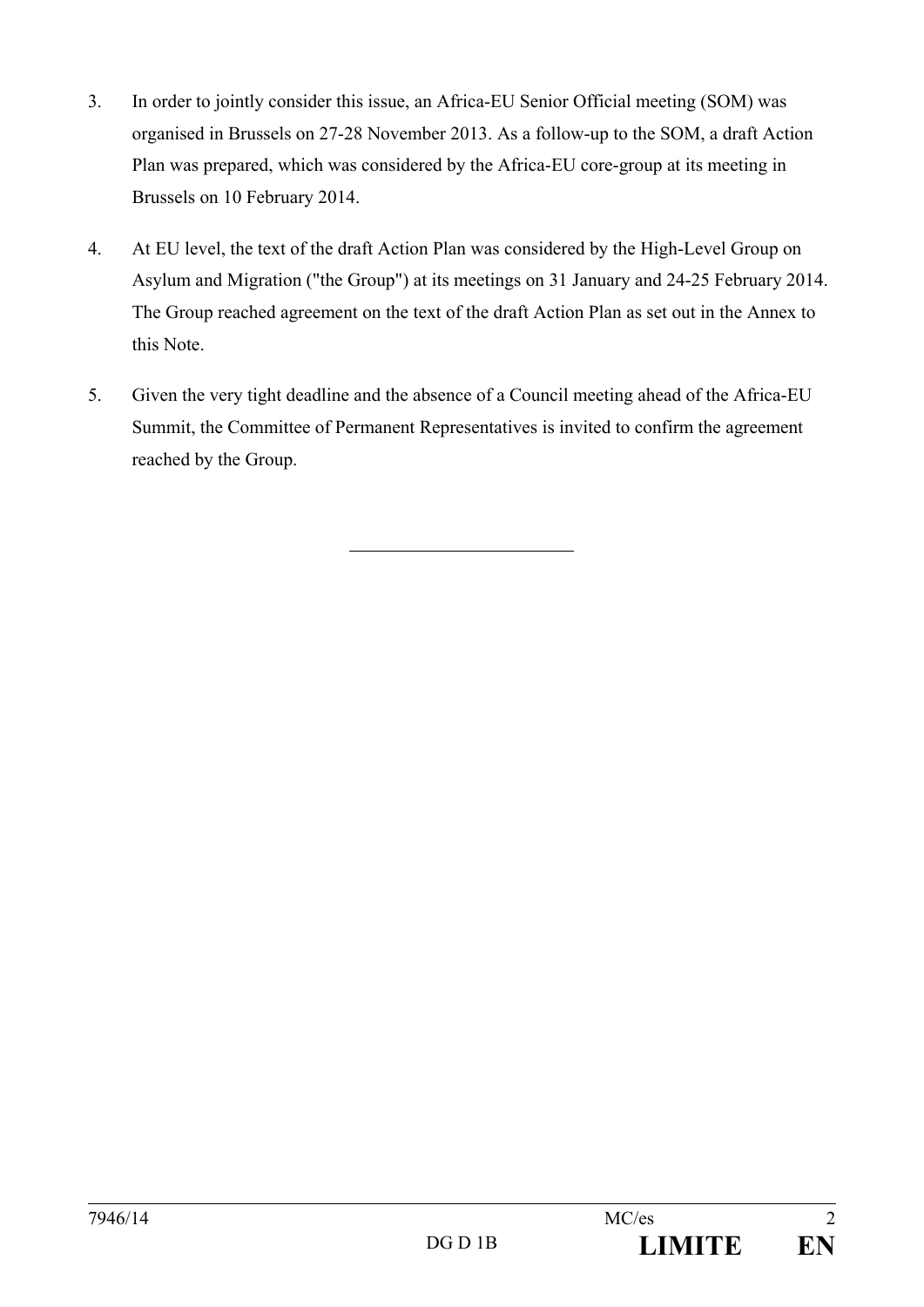#### **Draft Action Plan**

## **Priorities for future cooperation in the area of Migration and Mobility in the framework of the Africa-EU Strategic Partnership**

#### **Introduction**

At the Africa-EU Summit in Lisbon in 2007 the **Africa-EU Partnership on Migration, Mobility and Employment (MME)** was established, alongside seven other thematic partnerships, under the umbrella of the Joint Africa EU Strategy (JAES). The adoption and implementation of the 2007- 2010 and the 2011-2013 MME Action Plans enabled the creation and consolidation of a unique dialogue at inter-continental level and led to the launch of several concrete initiatives.

Today, the Africa-EU Strategic Partnership that was established in 2007 is at an important crossroads. In preparation of the next  $(4<sup>th</sup>)$  Summit that will take place on 2 and 3 April 2014 in Brussels, a renewed structure is under discussion and whilst its outcome is yet unknown there seems to be a consensus to introduce more flexibility to address the challenges that both continents face. Migration and mobility will remain among those challenges and both the European Union (EU) and Africa are committed to continue and further deepen their cooperation in this area under the new framework. The on-going JAES reform provides a valuable opportunity to *take stock* of the MME Partnership, to carry out a lucid assessment of the past (thus acknowledging the achievements while identifying the loopholes and the shortcomings) in order to better project our future cooperation on solid grounds.

When it comes to *concrete cooperation* this assessment is driven by considerations of *continuity and enhancement.* The partners should build on the successes of the implementation of the on-going initiatives as well as the political dialogue as required. The partners should also consider new areas of cooperation for which the continental dimension of the dialogue brings a clear added value, through a global and concerted approach. The Joint African Union (AU)-EU Declaration on Migration and Development presented at the High Level Dialogue in New York in October 2013 provides for relevant guidance.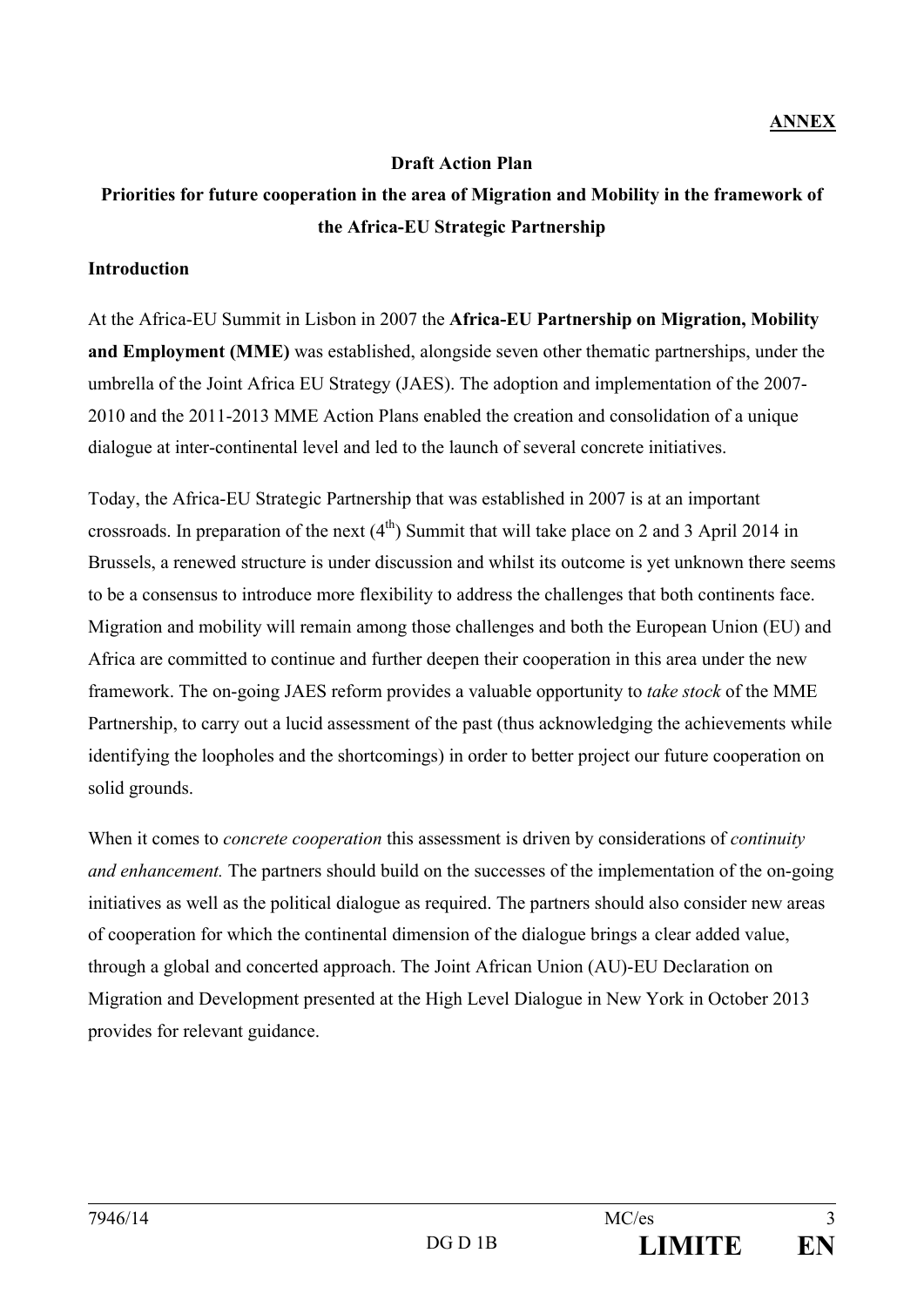At the level of cooperation framework and modalities the assessment should look at ways to *improve and adjust* the structures currently in place. The partners should jointly address the shortcomings of the process and draw the appropriate conclusions to reinforce their cooperation and better deliver concrete results.

In order to achieve these objectives, it is essential to ensure that our joint cooperation in the area of migration and mobility focuses on the core feature that renders our cooperation under the JAES unique: its continental dimension. In the same spirit of coherence and efficiency, the organisational structure in which our cooperation will be framed should be flexible yet focused, to allow targeted action in the area of migration and mobility within a specific frame while maintaining the link between migration and mobility and other areas, including employment and higher education, within the broader framework of the reformed JAES.

Migration is a powerful vehicle for boosting sustainable economic and social development. Maximizing the development impact of migration and mobility, addressing the root causes of irregular migration, improving migration governance and cooperation in countries of origin, transit and destination should be common goals for promoting the role of migrants as agents of innovation and development. In this context, alternatives to irregular migration should be promoted; this would include enhancing regional mobility channels and employment opportunities.

Furthermore, the role of non-state actors (e.g. civil society organisations, private sector, trade unions and employers organisations) in implementing these initiatives should be acknowledged and encouraged.

At the Senior Officials Meeting which took place in Brussels on 27 and 28 November 2013, Senior Government Officials from African and European states along with representatives from the African Union Commission, the European Commission, Regional Economic Communities (RECs), International Organizations, and experts on migration engaged in extensive discussions on the proposed six areas, addressing the relevant aspects of migration, including its intra-continental dimension.

Building on the results of this meeting the two sides agree on the following key priorities for action.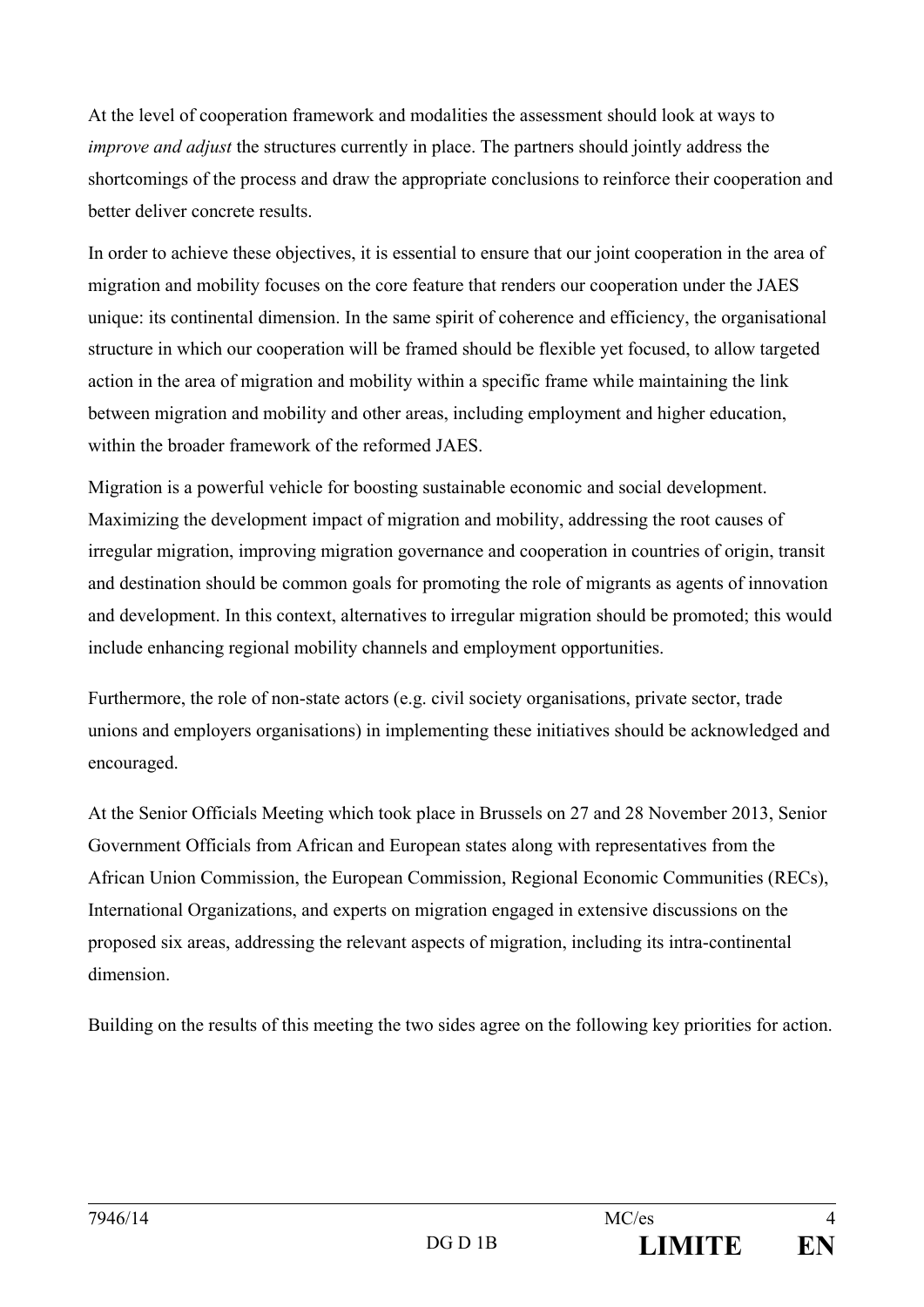### **Main objectives and priorities for the period 2014 – 2017**

### **1. Trafficking in Human Beings**

Addressing trafficking in human beings (THB) should remain one of the key priorities of the partnership for the years to come. Over the last two MME Action Plans, the African Union assisted RECs in capacity building in the field of THB with so far, encouraging results that need to be consolidated. Currently, THB is mainly addressed at national and sub-regional level. Nonetheless, it also has an inter-continental character, with important flows to Europe, as well as from the Horn of Africa to the Middle East. Trans-regional flows in Africa also exist, with the Eastern Africa migratory route and the Gulf of Guinea standing out. As for the substance, efforts should continue addressing all end purposes of human trafficking, including sexual exploitation, labour exploitation and removal of organs. It is also of utmost importance to address and reduce the demand that fosters all forms of exploitation.

In the years to come, the current level and scope of cooperation should be significantly boosted thus continuing to provide assistance to RECs, with a special focus to the trans-regional and transcontinental dimension of THB and bearing in mind the relevance of the above mentioned geographical areas. Similarly there is need to further elaborate on current policy approaches to fully address and combat all end-purposes of THB and focus on evaluating the impact of joint efforts.

- The 4 Ps (Prevention, Protection, Prosecution, Partnership) should remain a key approach with special attention for the identification and appropriate referral of victims
- Implement tools and legislation in close cooperation with civil society
- Measure the impact of actions through efficient review and monitoring
- Develop and reinforce sustainable networks for cooperation, sharing of information and intelligence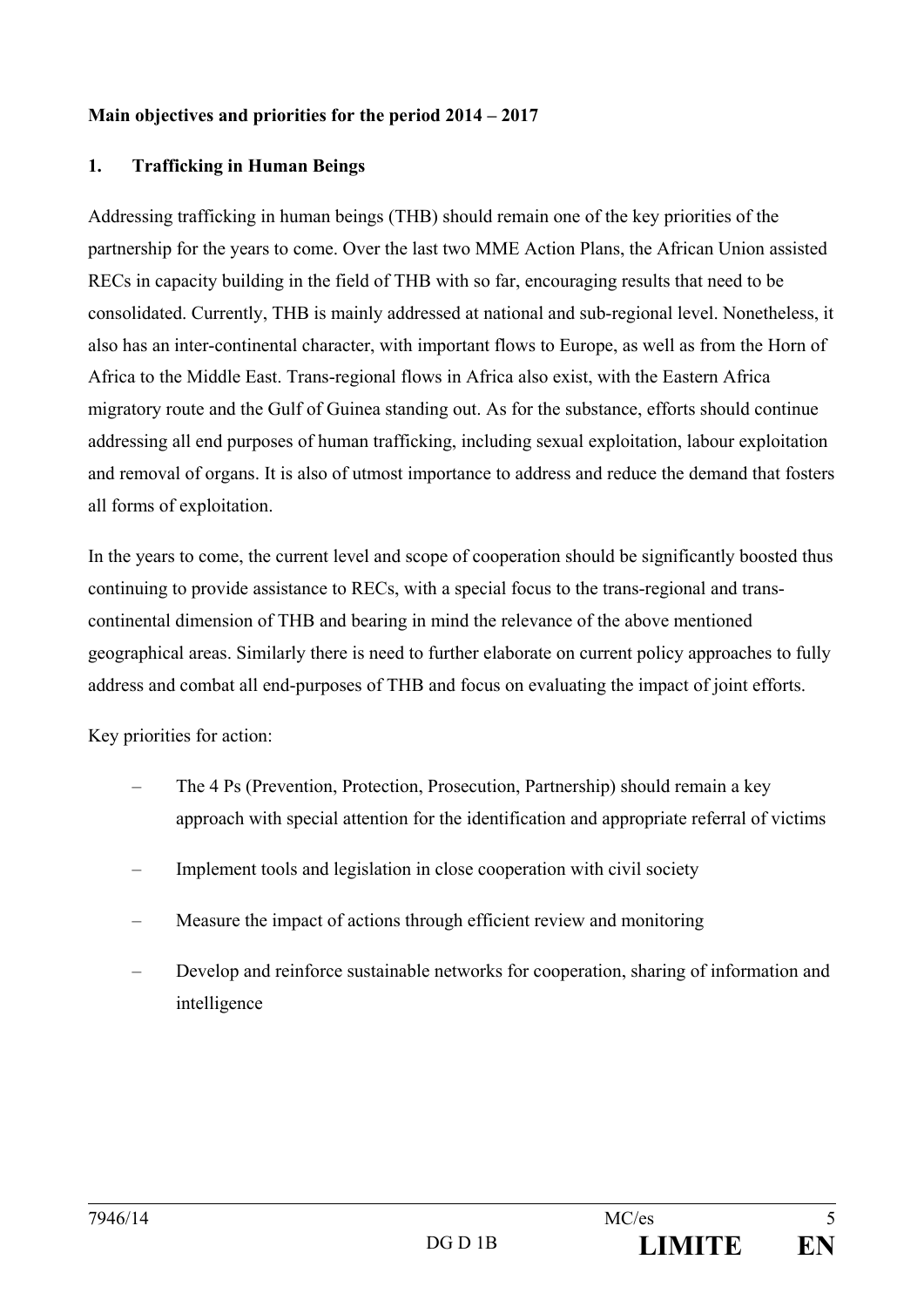- Encourage mechanisms for peer-to-peer assistance and review
- Systematically address the demand side dynamics of human trafficking and promote measures to tackle such demands where they exist.

### **2. Irregular Migration**

Irregular migration, smuggling of migrants, readmission and return were already listed among the topics to be explored during the 2nd Action Plan. It is of utmost importance to further pursue efforts in these areas and pave the way towards a more comprehensive and efficient cooperation between the EU and the African continent to avoid the dramatic consequences of irregular migration and safeguard the lives of migrants. The human rights of migrants, irrespective of their status, should be duly taken into account. It is thus crucial that during the next phase of cooperation the questions stemming from irregular migration are adequately addressed, in a comprehensive approach, building on a common understanding of the causes of irregular migration, assessing the relevance and efficiency of the existing policies in this field, addressing the immediate challenges, as well as reflecting on alternatives to irregular migration at intercontinental, regional or national level.

- Organise awareness raising campaigns in origin, transit and destination countries
- Foster prosecution of smugglers and traffickers and address corruption of law enforcement officials
- Promote return policies and enhance cooperation on return and readmission, including voluntary return and reintegration measures, common identification and documentation
- Promote capacity building including in the area of integrated border management
- Develop concrete responses to support migrants in crisis situations.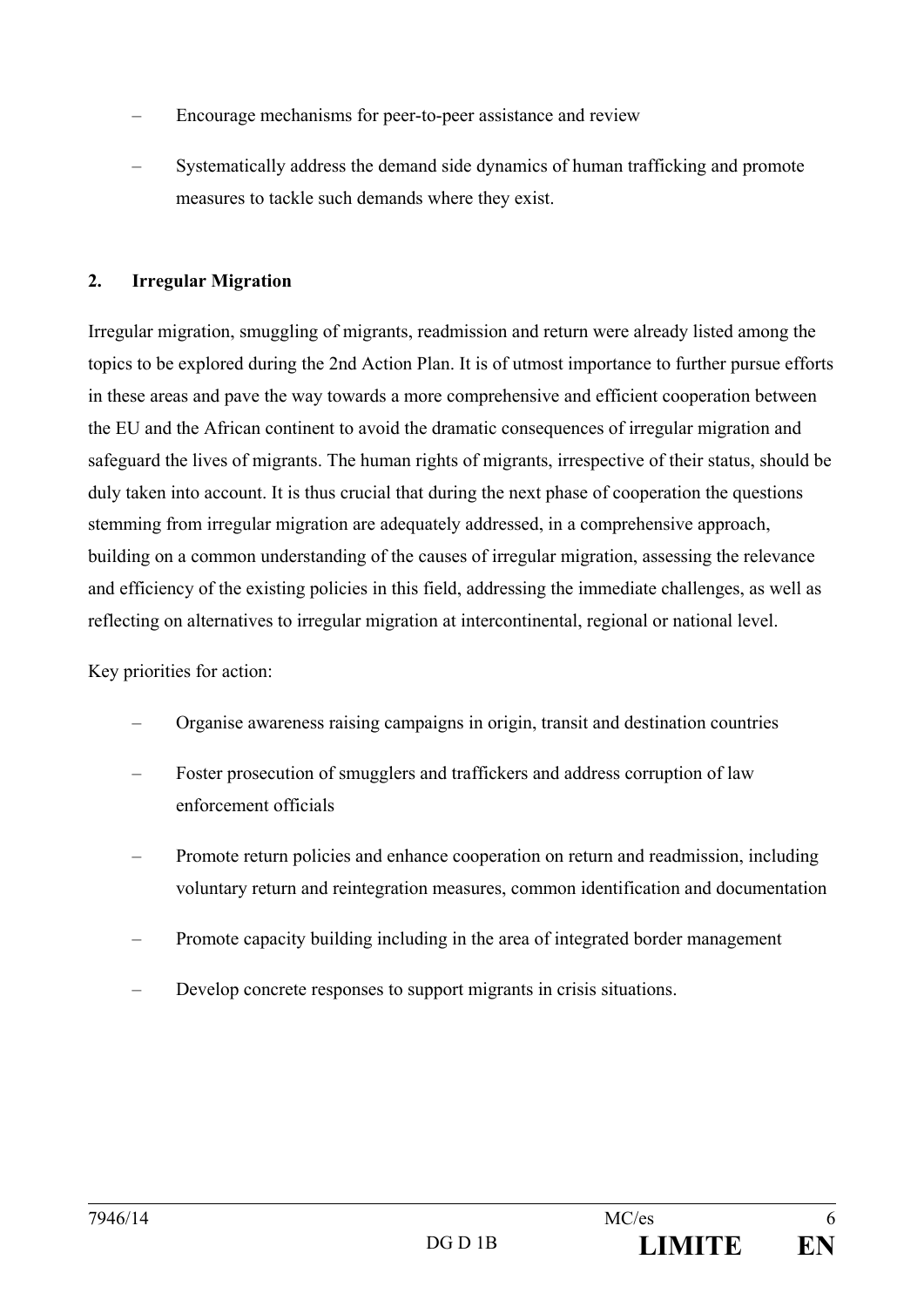#### **3. Remittances**

Officially recorded remittances account for more funds than development aid. Lowering cost of remittances has become one of the priorities of the G8 and the G20. But remittances transfer costs represent a particularly acute problem within Africa. The *Send Money Africa* database shows that intra-African transfers can be over twice the price of transactions from Europe to Africa. The African Union has acknowledged the need to put in place mechanisms for better leveraging remittances and other Diaspora resources for the development of Africa. Following a preparatory phase supported by the EU, the establishment of the "*African Institute for Remittances*" (AIR) was formally endorsed by the July 2012 AU Assembly and will be located in Kenya. The AIR is one of the flagship initiatives of the MME  $2<sup>nd</sup>$  action plan. It is important for the AIR to further clarify its mandate and ensure sustainable funding mechanisms. More broadly, further work is required to improve transparency and competition in both receiving and sending markets for remittance transfers, and promote and facilitate the use of formal channels.

- Significantly reduce the costs of remittances in the EU-Africa corridors and in the intra-Africa corridors
- Substantially increase the volume of transfers through the formal remittance channels
- Accelerate and broaden financial inclusion in view of economic and social development
- Accelerate the operationalisation of the African Institute for Remittances inter-alia in support of the above mentioned objectives.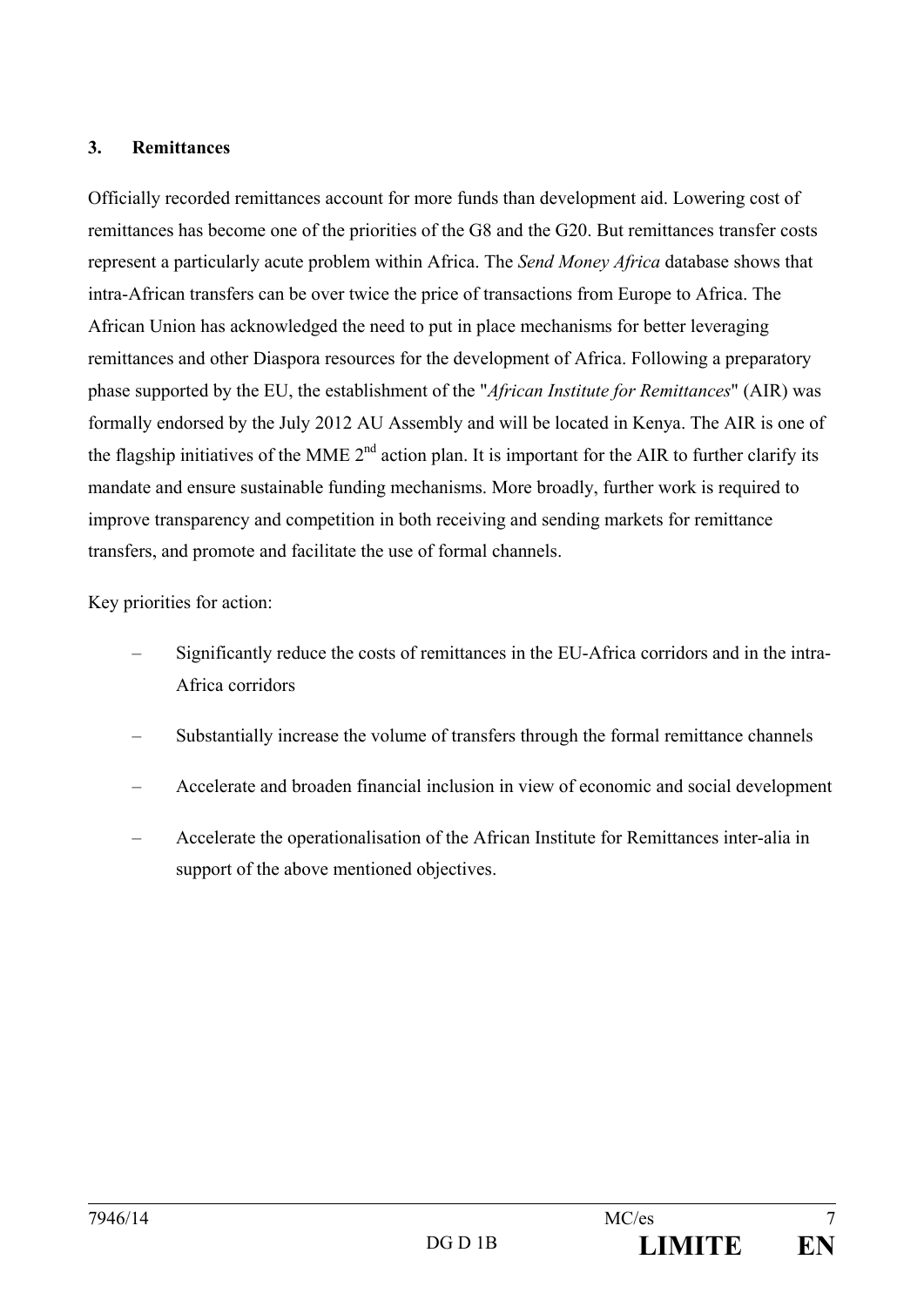#### **4. Diaspora**

A *'Diaspora outreach initiative'* was launched in the 2nd Action Plan with the objective of engaging the diaspora and migrant communities in Europe in the development of Africa, and to build capacity and transfer skills and knowledge from the Diaspora to the African continent. While the pace of the progress was slow, results have been achieved especially in terms of mapping diaspora organisations in Europe, identification of their needs and elaboration of orientation papers for development interventions. In that framework, the EU supported a diaspora-led initiative to create a platform of African diaspora organisations in Europe active in the development of their country of origin: the Africa-Europe Platform (AEP). Such an initiative from the African Diaspora can be mobilised to contribute to the AU policy framework on diaspora. Other relevant questions such as reaching out to Diaspora members who are well established in their destination countries and reinforcing the institutional capacities of the authorities in charge of managing migration and development should be properly addressed.

- Strengthen EU and Africa policy frameworks and institutional capacities for enhancing Diaspora engagement
- Support capacities of Diasporas as development actors in areas such as volunteering and network building
- Support initiatives aimed at developing a better knowledge of the African Diaspora.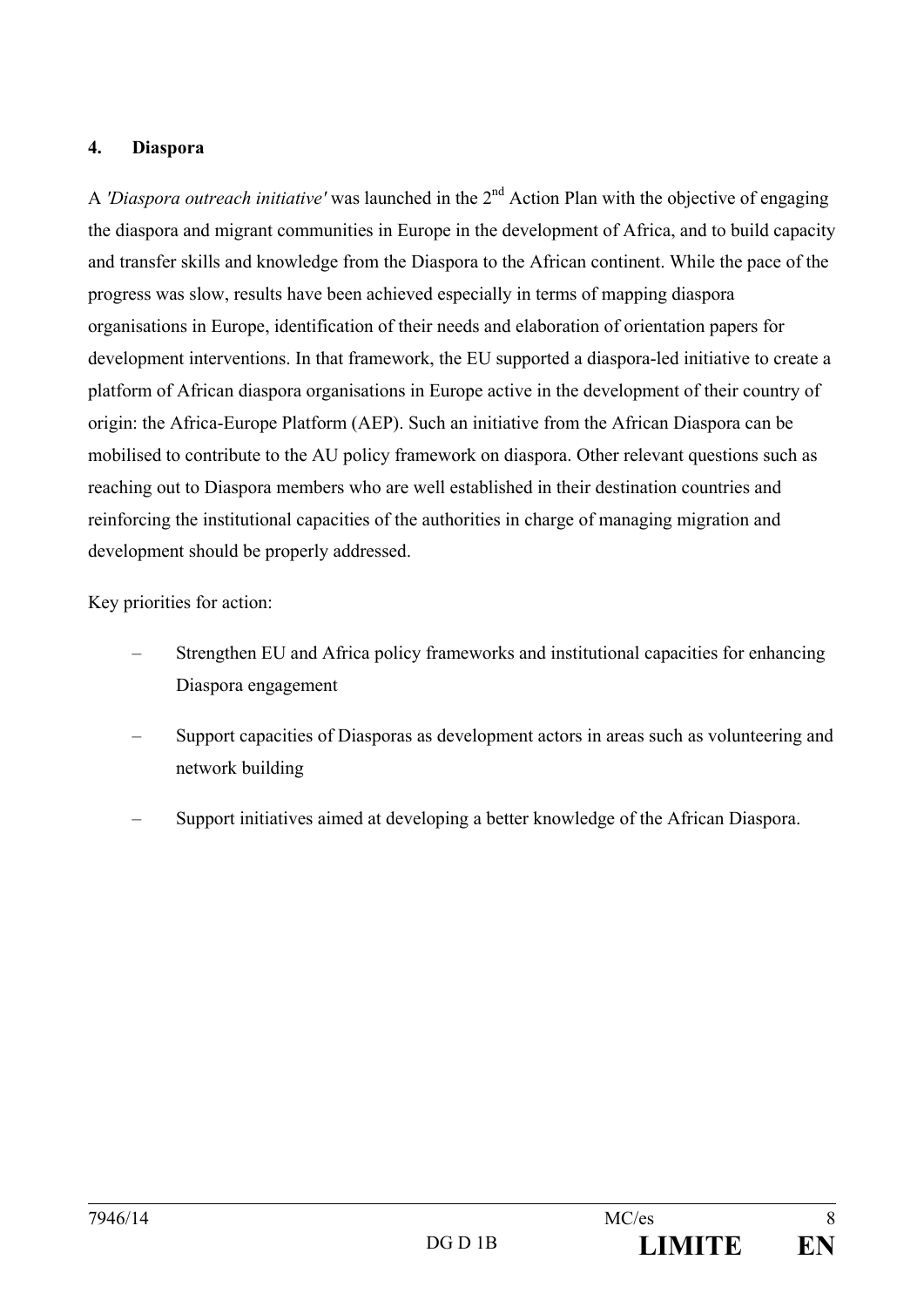#### **5. Mobility and Labour Migration**

The 2<sup>nd</sup> MME Action Plan listed regular migration, including circular migration, mobility and visa issues, among the topics to be further discussed. Little has been done so far and it is pertinent to start exploring concrete possibilities in this field in the years to come. In line with the AU's Migration Policy Framework for Africa and the EU Global Approach to Migration and Mobility (GAMM) and with the Agenda for Change, further efforts should be made to better organise legal migration and fostering well-managed mobility between Africa and the EU as well as to encourage policies to facilitate regional labour migration.

Intra-African mobility is of utmost importance within this chapter with a focus on intra and interregional labour mobility. Smooth yet effective border management between African states will enhance integration, stimulate people-to-people contacts and improve security. Integrated Border Management (IBM) should be further promoted at continental and regional level. Ensuring well managed regular labour migration is a key challenge for African states and should be addressed at different levels such as: improving labour migration governance and labour market analysis; establishing systems that encourage recognition of social rights, competences and skills; building capacity of labour market institutions and actors, including social partners, and promoting their cooperation across Africa and the EU; promoting vocational training and ensuring that labour markets take better account of the status and qualifications of migrant workers. These efforts could benefit from dialogue, exchange of practices and joint actions, possibly enriched by the EU experience on free movement.

- Enhance labour market information systems and data management on labour migration, as well as mechanisms for the mutual recognition of skills and qualifications at continental and intercontinental levels
- Facilitate border-crossing procedures at continental and intercontinental levels while addressing security concerns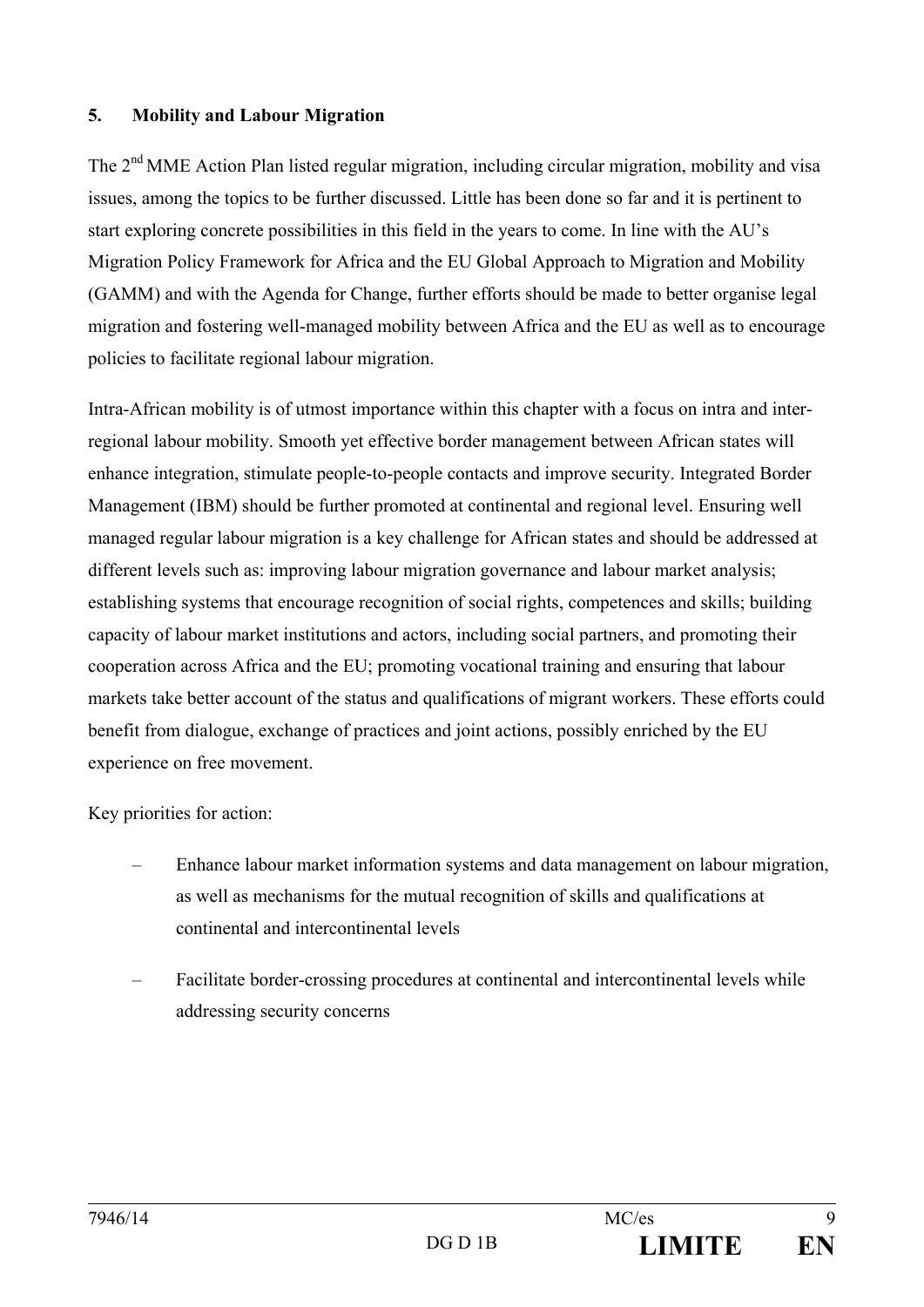- Improve accessibility to visa application procedures and to the information on such procedures as well as streamline the implementation of applicable procedures for delivering visas for government officials, students, business people and scientists
- Involve the private sector as well as trade unions and other relevant stakeholders in advancing labour mobility within Africa and between Africa and the EU
- Foster and share experiences on the transposition and operationalization of free movement as well as in dealing with the challenges of social protection.

## **6. International protection**

Supporting European and African actors (states and RECs) in adopting and fully enforcing the international legal instruments on international protection is an urgent need. The challenge of better addressing the situation of internally displaced persons (IDPs), refugees and asylum seekers is of special relevance to the Africa-EU Partnership. All relevant international conventions regarding the protection of refugees and displaced persons need to be taken fully on board and be placed at the centre of the Africa-EU cooperation in this area.

Moreover, beyond international protection, it is important to recall that the respect of the human rights of migrants, irrespective of their legal status, constitutes a cross-cutting issue within the Africa-EU Partnership and should remain at the core of it.

- Implement the international and regional instruments for the protection of refugees, asylum seekers and IDPs and promote cooperation with the relevant international organisations active in this field
- Encourage the link between humanitarian response and long term development involving local communities in the process of building resilience and strengthening livelihoods